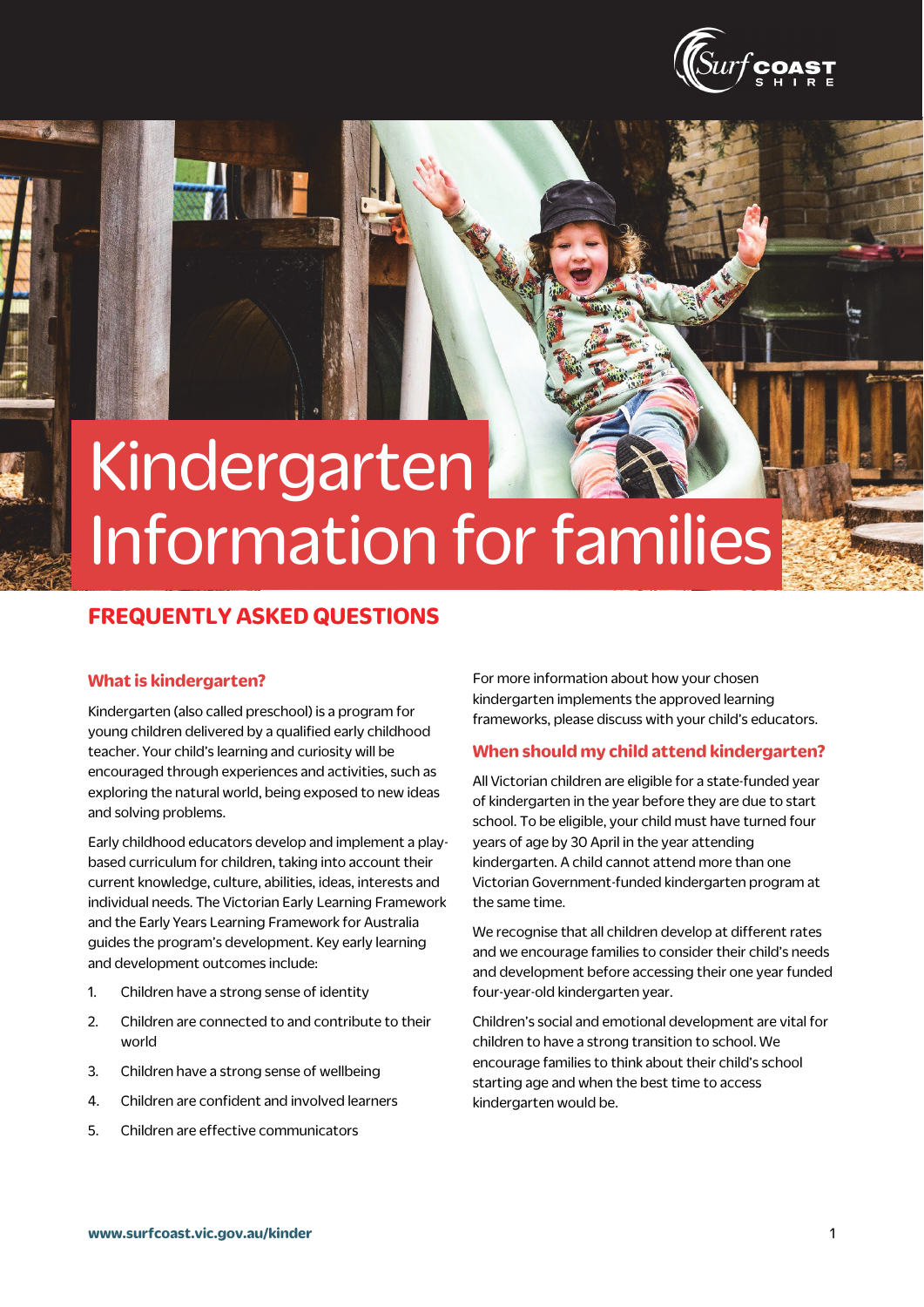# **Can my child attend 2 years of 4 year old kindergarten?**

Children meeting the criteria for a second year of Four-Year-Old Kindergarten (when a child shows delays in at least two key outcomes of learning and development) will be eligible to access one additional year of kindergarten prior to starting school. This decision is made in conjunction with your child's teacher.

# **What if my child needs another year of kindergarten?**

If your child has been professionally diagnosed with additional needs or you have any concerns these need to be raised with the educators as soon as possible. Options for referral and support strategies can then be put in place. Early childhood educators work with families to support children with additional needs and provide advice about options, including access to a second year of kindergarten.

Applications for a second year of four-year-old kindergarten will be discussed and completed by your child's teacher. This is then approved by Department Education and Training (DET).

#### **Can my child start kindergarten early?**

If a child is less than four years of age by 30 April in the year they are to attend a funded kindergarten program, the parents/guardians must first request approval for early school entry for their child to attend school in the following year. Please note that children granted early entry to kindergarten are not eligible to apply for another year of funded kindergarten in the following year if the child does not attend school.

A copy of the written request for early school entry must accompany the child's kindergarten registration form. This must be sighted and attached to the child's application form prior to confirmation of enrolment. Further information regarding early entry to kindergarten is available at www.education.vic.gov.au

### **My child is turning 6 next year – are they still eligible for kindergarten?**

Children who turn six at any time during the kindergarten year need to complete a form exempting them from attending school.

Families must obtain an approved exemption before the child starts kindergarten by submitting an exemption from school form to the Department of Education and Training (DET). This must be provided prior to confirming enrolment. For further information www.education.vic.gov.au

## **How many hours/days each week will my child be able to attend?**

Children attend kindergarten for 15 hours a week, during school term. Sessions, days and times vary, depending on each kindergarten's structure.

#### **How much does it cost?**

Four Year Old Kindergarten is funded by state government funding and family fees. Fees are charged on a term-by-term basis in advance.

Funding is available for 15 hours for four year olds.

Families may be eligible for a kindergarten fee subsidy due to various reasons. Refer to the information pertaining to priority access groups at www.education.vic.gov.au/parents/child-carekindergarten/Pages/how-much-child-care-costs.aspx

# **My child is Aboriginal and/or Torres Strait Islander. Do I have to pay for kindergarten?**

No. Your child is eligible for the kindergarten fee subsidy if your child identifies as Aboriginal and/or Torres Strait Islander. Surf Coast Shire will apply for the fee subsidy on your behalf and your child may attend up to 15 hours per week at no cost.

# **Is my child eligible for Early Start Kindergarten ?**

Early Start Kindergarten provides free or low cost kindergarten to eligible three year old children where programs are offered by a qualified teacher. You may be offered a place in a three year old, four year old or a mixed age group.

Your child is eligible for Early Start Kindergarten if they are aged three by 30 April in the year they will be attending a kindergarten program, and:

- is from a refugee or asylum seeker background or
- Aboriginal and/or Torres Strait Islander, or
- known to child protection

For more information please email centralapplication@surfcoast.vic.gov.au or go to www.education.vic.gov.au/parents/child-carekindergarten/Pages/kindergarten-programs.aspx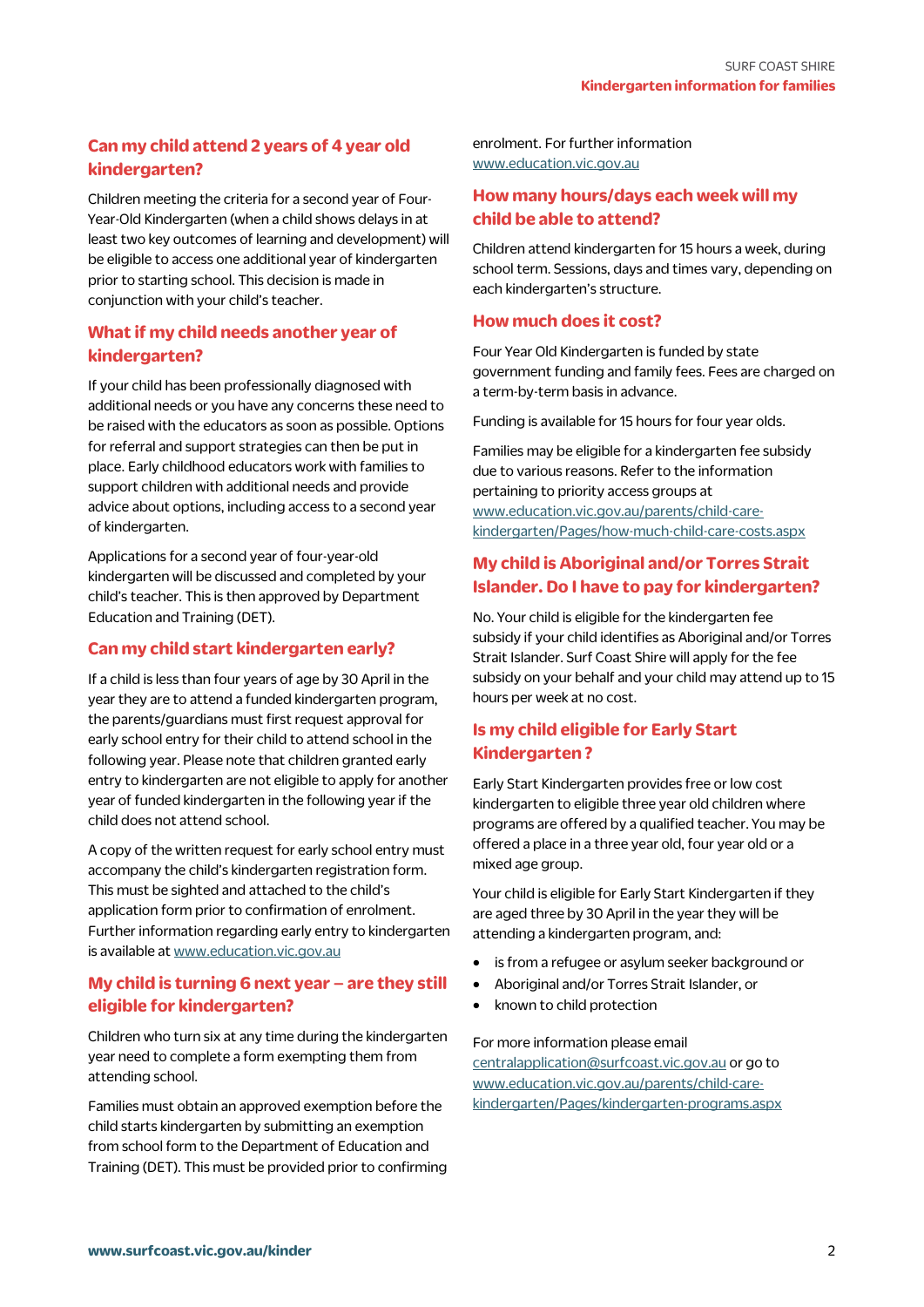# **Our family holds a Health Care Card/Pension Card. Do I have to pay for kindergarten?**

No. If your child holds or has a parent or guardian who holds, one of the following, your family is eligible for the Kindergarten Fee Subsidy.

- a Commonwealth Health Care Card
- a Commonwealth Pensioner Concession Card
- a Department of Veterans Affairs Card Refugee or Asylum Seeker visa (200-204, 786 or 866)
- Bridging visas for any of the above Refugee or Asylum Seeker visas

# **Our family is in Australia on a Visa. Do I have to pay for kindergarten?**

No. If your child holds or has a parent or guardian who holds, one of the following, your family is eligible for the Kindergarten Fee Subsidy.

- Refugee or Asylum Seeker visa (200-204, 786 or 866)
- Bridging visas for any of the above Refugee or Asylum Seeker visas,

#### **What is No Jab No Play?**

'No Jab, No play' legislation became effective on 1 January 2016. This legislation requires children to be fully vaccinated for their age before they can be enrolled in a kindergarten program.

Conscientious objection is not an exemption.

Prior to your child's enrolment being confirmed, you need to provide:

- a current Immunisation History Statement from the Australian Immunisation Register (AIR); AND
- the statement must show that the child is up to date with all vaccinations that are due for their age, or that they are able to receive

The immunisation history statement from the Australian Immunisation Register (AIR) is the only document accepted for enrolments. Letters from GPs or local councils are not accepted.

#### You can find out more about No Jab No Play at https://www.betterhealth.vic.gov.au/campaigns/no-jabno-playlink

Families can print a copy of their child's Immunisation History Statement from their myGov account or:

 call the AIR on 1800 653 809 or visit a Medicare or Centrelink office.

#### **How can I be involved?**

Kindergartens encourage active family participation and value links with their local communities. If your Kindergarten has a Parent Advisory Group you can become involved through the Parent Advisory Group. You are also welcome to come along and take part in the program, including by sharing your skills and expertise with your child's group. To be involved in the program, you will need to have a Working with Children Check and fill out a Kindergarten Family Helper application.

#### To register online, email volunteering@surfcoast.vic.gov.au

We will email you the application documents and links you need.

To register using hard copy, phone 5264 9273.

We will send you the application documents you need.

#### **How will I know how my child is going?**

Early childhood educators maintain documentation about each child's development and learning goals. These are available in each room. Opportunities for parent/educator meetings will be provided and parents are always welcome to ask early childhood educators about their child's progress.

**EDUCA**- Educa provides an interactive online method of documentation and communication. It allows teachers and educators to highlight each child's individual learning while at kindergarten and gives parents, the advantage of being involved in their child's progress and special moments in a timely manner. With Educa, families are able to see the kindergarten program as it develops and its links to the Victorian Early Years Learning and Development Framework (VEYLDF).

Educa also provides a unique and interactive feature that allows teachers, educators and parents to give constructive feedback and/or comments on the curriculum and learning goals.

Transition Learning and Development Statements are developed for each child in preparation for their primary school orientation in term four. These statements include input from educators and family, and provide an insight into your child's progress over the kindergarten year.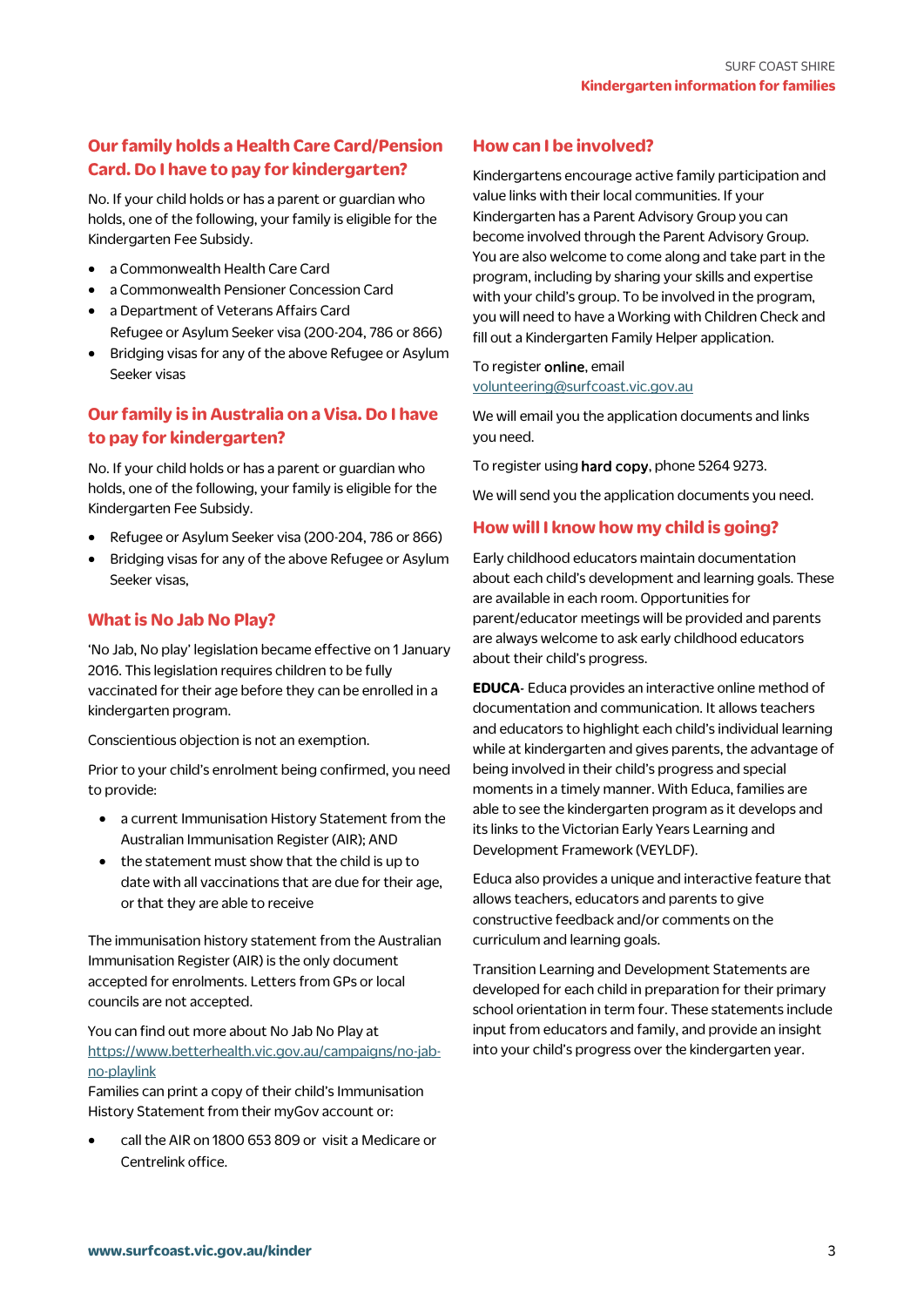# **Which kindergarten is best for children with additional learning needs?**

Surf Coast Shire kindergartens provide an inclusive program for all children. Families are encouraged to provide details of any additional needs or medical requirements your child may have, during the application process.

Early childhood educators work with families to support children with additional needs and provide advice about their need, including discussing referral pathways and additional support.

#### **How to apply**

Online applications for Kindergarten in 2023 are open from 11 April 2022.

#### www.surfcoast.vic.gov.au/Kindergarten

Families have until 10 June 2022 to submit their form to be considered for first round offers. Applications received after 10 June 2022 will be processed in September 2022 once round one applications have been confirmed.

Kindergarten applicants will be notified before the end of Term Three.

#### **Contact information**

Kindergarten Engagement Officer – 5261 0585 centralapplication@surfcoast.vic.gov.au

Team Leader Kindergarten Programs -5261 0548

Prior to making your decision, you are invited to contact the Kindergartens directly to organise a convenient time to visit the service.

#### **About the National Quality Framework and Standards**

The Australian Children's Education and Care Quality Authority oversee the National Quality Framework and ensure the consistent and effective implementation of the National Quality Standards, learning frameworks, and relevant laws and regulations pertaining to early years learning.

The National Quality Standards set out national benchmarks for the quality of education and care services. They aim to promote:

- the safety, health and wellbeing of children,
- a focus on achieving outcomes for children through high quality educational programs, and
- families' understanding of what distinguishes a quality service.

The standards are divided into seven quality areas:

- 1. Educational program and practice
- 2. Children's health and safety
- 3. Physical environment
- 4. Staffing arrangements
- 5. Relationships with children
- 6. Collaborative partnerships with families and communities
- 7. Leadership and service management

#### **National Quality Standards rating and assessment process**

Approved services, such as Surf Coast Shire Council's early years learning programs, are assessed and rated against each of the seven quality areas. This process aims to drive continuous quality improvement and to provide families with better information for making choices about their child's education and care.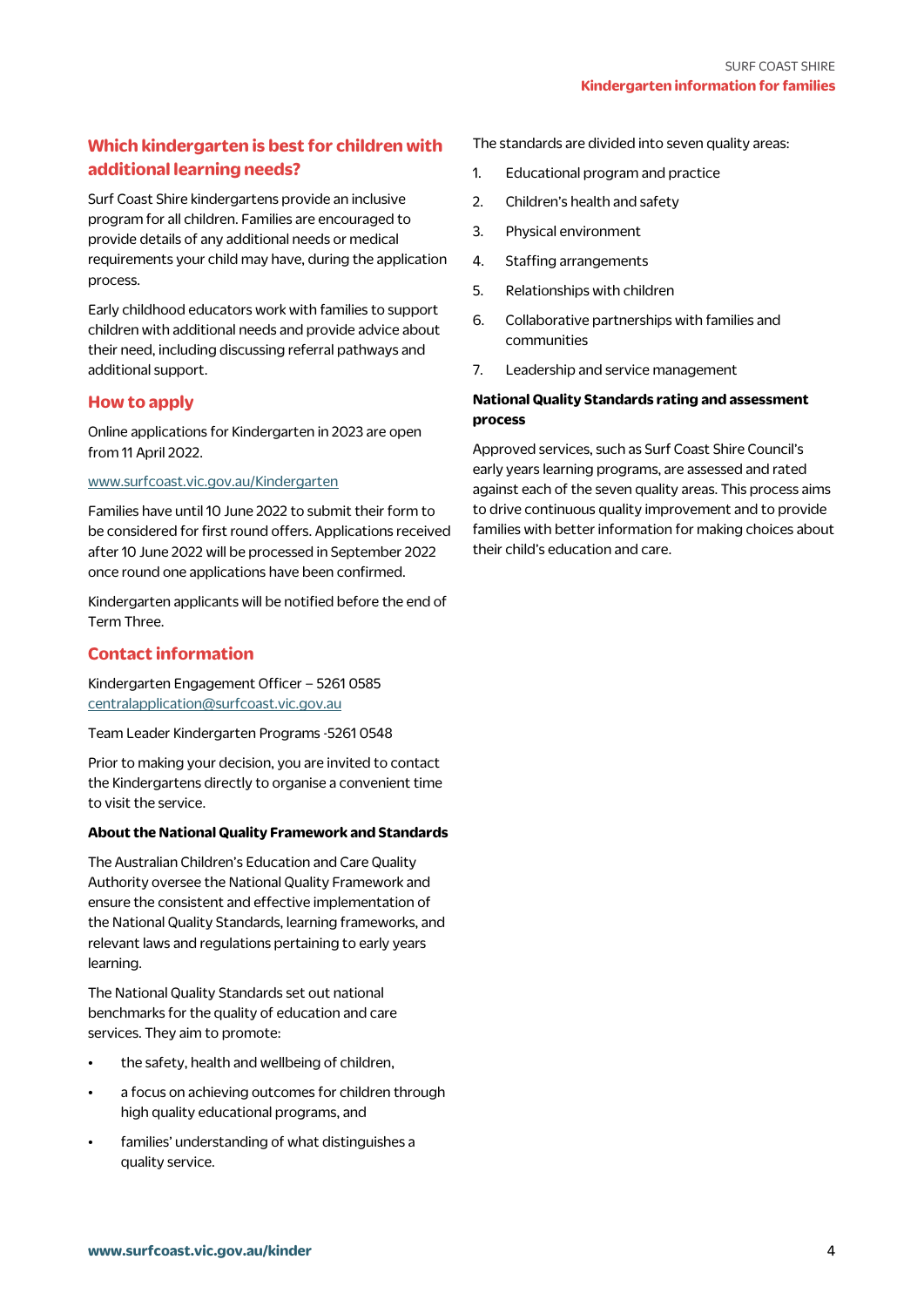# **3 year old kindergarten**

#### **What is three year old kindergarten?**

Three year old programs are an opportunity for children to learn in a flexible, play based environment where educators use a combination of child-led and intentional teaching to support each child's individual learning.

Three-Year-Old Kindergarten is a funded kindergarten program for all children to access.

Children must be three years old to attend Three-Year-Old Kindergarten.

Children will only be able to access one year of Government Funded Three-Year-Old Kindergarten.

Children accessing Three-Year-Old Kindergarten will transition to Four-Year-Old Kindergarten the following year.

#### **Is my child ready?**

To be eligible for a place in a Three-Year-Old Kindergarten, your child must have turned three years of age by 30 April due to ratio requirements.

Families are encouraged to consider the best time for their child to access a three-year-old program, and how this may impact on their one year of funded four-year-old kindergarten and their school starting age.

#### For further information

https://www.education.vic.gov.au/Documents/childhood /professionals/profdev/information-for-parents.pdf

#### **How many hours/days each week will my child be able to attend?**

Children attend three year old kindergarten for five hours per week. Provision of increased hours for three year old kindergarten in 2023 will be subject to enrolment confirmation and operational requirements. Sessions may be offered over one or two days depending on each kinders timetable. These are structured to make best use of the space available and to reflect community needs.

#### **How much does it cost?**

Three- Year- Old Kindergarten is funded by state government funding and family fees. Fees are charged on a term-by-term basis in advance.

Funding is available for 5 hours for three year olds. In 2023 children will be funded pro-rata for the hours they are attending Kindergarten which will be subject to operational requirements.

Families may be eligible for a kindergarten fee subsidy due to various reasons. Refer to the information pertaining to priority access groups at www.education.vic.gov.au/parents/child-carekindergarten/Pages/how-much-child-care-costs.aspx

# **My child is Aboriginal and/or Torres Strait Islander. Do I have to pay for kindergarten?**

No. Your child is eligible for the kindergarten fee subsidy if your child identifies as Aboriginal and/or Torres Strait Islander. Surf Coast Shire will apply for the fee subsidy on your behalf and your child may attend up to 15 hours per week at no cost.

# **Is my child eligible for Early Start Kindergarten ?**

Early Start Kindergarten provides free or low cost kindergarten to eligible three year old children where programs are offered by a qualified teacher. You may be offered a place in a three year old, four year old or a mixed age group.

Your child is eligible for Early Start Kindergarten if they are aged three by 30 April in the year they will be attending a kindergarten program, and:

- is from a refugee or asylum seeker background or
- Aboriginal and/or Torres Strait Islander, or
- known to child protection

For more information please email centralapplication@surfcoast.vic.gov.au or go to www.education.vic.gov.au/parents/child-carekindergarten/Pages/kindergarten-programs.aspx

# **Our family holds a Health Care Card/Pension Card. Do I have to pay for kindergarten?**

No. If your child holds or has a parent or guardian who holds, one of the following, your family is eligible for the Kindergarten Fee Subsidy.

- a Commonwealth Health Care Card
- a Commonwealth Pensioner Concession Card
- a Department of Veterans Affairs Gold Card or White Card
- Refugee or Asylum Seeker visa (200-204, 786 or 866)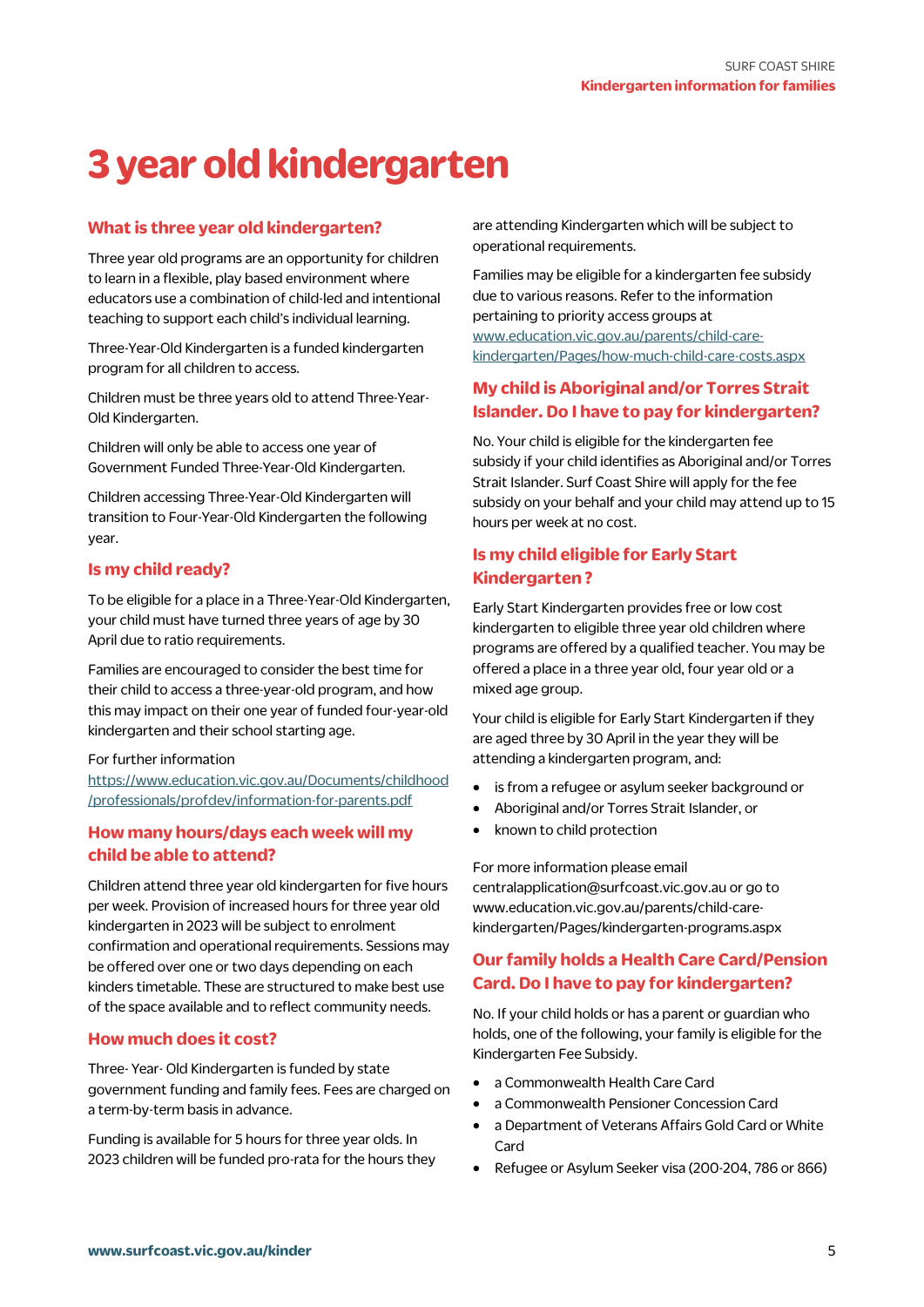• Bridging visas for any of the above Refugee or Asylum Seeker visas

# **Our family is in Australia on a Visa. Do I have to pay for kindergarten?**

No. If your child holds or has a parent or guardian who holds, one of the following, your family is eligible for the Kindergarten Fee Subsidy.

- Refugee or Asylum Seeker visa (200-204, 786 or 866)
- Bridging visas for any of the above Refugee or Asylum Seeker visas,

#### **What is No Jab No Play?**

'No Jab, No play' legislation became effective on 1 January 2016. This legislation requires children to be fully vaccinated for their age before they can be enrolled in a kindergarten program.

Conscientious objection is not an exemption.

Prior to your child's enrolment being confirmed, you need to provide:

- a current Immunisation History Statement from the Australian Immunisation Register (AIR); AND
- the statement must show that the child is up to date with all vaccinations that are due for their age, or that they are able to receive

The immunisation history statement from the Australian Immunisation Register (AIR) is the only document accepted for enrolments. Letters from GPs or local councils are not accepted.

You can find out more about No Jab No Play at https://www.betterhealth.vic.gov.au/campaigns/no-jabno-playlink

Families can print a copy of their child's Immunisation History Statement from their myGov account or:

 call the AIR on 1800 653 809 or visit a Medicare or Centrelink office.

#### **How can I be involved?**

Kindergartens encourage active family participation and value links with their local communities. If your Kindergarten has a Parent Advisory Group you can become involved through the Parent Advisory Group. You are also welcome to come along and take part in the program, including by sharing your skills and expertise with your child's group. To be involved in the program,

you will need to have a Working with Children Check and fill out a Kindergarten Family Helper application.

#### To register online, email volunteering@surfcoast.vic.gov.au

We'll email you the application documents and links you need.

To register using hard copy, phone 5264 9273.

We'll send you the application documents you need.

#### **How will I know how my child is going?**

Early childhood educators maintain documentation about each child's development and learning goals. These are available in each room. Opportunities for parent/educator meetings will be provided and parents are always welcome to ask early childhood educators about their child's progress.

**EDUCA**- Educa provides an interactive online method of documentation and communication. It allows teachers and educators to highlight each child's individual learning while at kindergarten and gives parents, the advantage of being involved in their child's progress and special moments in a timely manner. With Educa, families are able to see the kindergarten program as it develops and its links to the Victorian Early Years Learning and Development Framework (VEYLDF).

Educa also provides a unique and interactive feature that allows teachers, educators and parents to give constructive feedback and/or comments on the curriculum and learning goals.

Transition Learning and Development Statements are developed for each child in preparation for their primary school orientation in term four. These statements include input from educators and family, and provide an insight into your child's progress over the kindergarten year.

#### **Which kindergarten is best for children with additional learning needs?**

Surf Coast Shire kindergartens provide an inclusive program for all children. Families are encouraged to provide details of any additional needs or medical requirements your child may have, during the application process.

Early childhood educators work with families to support children with additional needs and provide advice about their need, including discussing referral pathways and additional support.